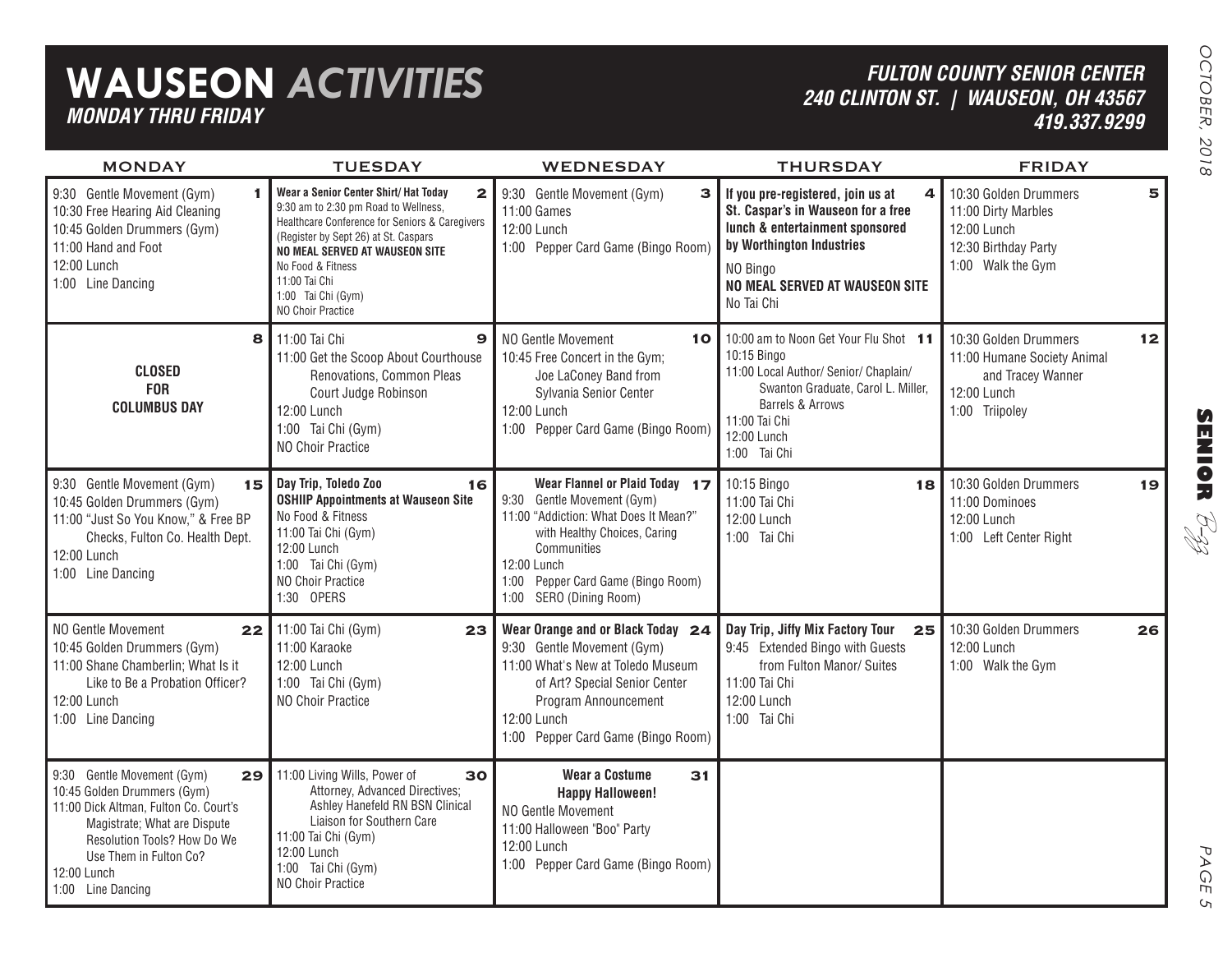| DELTA-101 NORTHWOOD DR.<br><b>UNITED METHODIST CHURCH</b><br><b>TUES. &amp; THURS.</b>                                                                                                                                        |                                                                                                                                                                                                                          | <b>DELTA / SWANTON</b><br><b>ACTIVITIES</b>                                                                                                                 |                                                                                                                                                                                                                                                    | <b>SWANTON</b><br><b>217 CHESTNUT ST.</b><br>MON., WED., & FRI                                                                                                                                                                            | PAGE<br>$\infty$                      |
|-------------------------------------------------------------------------------------------------------------------------------------------------------------------------------------------------------------------------------|--------------------------------------------------------------------------------------------------------------------------------------------------------------------------------------------------------------------------|-------------------------------------------------------------------------------------------------------------------------------------------------------------|----------------------------------------------------------------------------------------------------------------------------------------------------------------------------------------------------------------------------------------------------|-------------------------------------------------------------------------------------------------------------------------------------------------------------------------------------------------------------------------------------------|---------------------------------------|
| <b>MONDAY</b>                                                                                                                                                                                                                 | <b>TUESDAY</b>                                                                                                                                                                                                           | <b>WEDNESDAY</b>                                                                                                                                            | <b>THURSDAY</b>                                                                                                                                                                                                                                    | <b>FRIDAY</b>                                                                                                                                                                                                                             |                                       |
| 10:00 Cards & Games<br>11:00 Meet Becky Goble, Director<br>of Fulton Co. Emergency<br><b>Management Agency</b><br>12:00 Lunch<br>1:00 Games                                                                                   | <b>DELTA SITE CLOSED TODAY</b><br>$\mathbf{2}$<br>9:30 am to 2:30 pm<br>If you pre-registered, join us for<br>Road to Wellness, Healthcare<br><b>Conference for Seniors &amp; Caregivers</b><br>at St. Caspar's, Wauseon | 10:00 Site Council & Nutrition<br>$\mathbf{a}$<br>Education<br>10:30 Bingo<br>12:00 Lunch with Birthday Cake from<br>Swanton Health Care<br>1:00 Word Games | <b>DELTA SITE CLOSED TODAY</b><br>4<br>If you pre- registered, join us at<br>St. Caspar's in Wauseon for a free<br>lunch & entertainment sponsored by<br><b>Worthington Industries.</b><br>Doors open at 10:00 am                                  | 10:00 Cards & Games<br>11:00 Smile Show & Tell; Bring in Two<br>Things That Make You Laugh or<br>Smile When You See Them<br>12:00 Lunch<br>1:00 Cards                                                                                     |                                       |
| 8<br><b>CLOSED</b><br><b>FOR</b><br><b>COLUMBUS DAY</b>                                                                                                                                                                       | 10:00 Toe Nail Clinic<br>$\mathbf{Q}$<br>(By Appointment)<br>11:00 "Just So You Know," & Free BP<br>Checks, Fulton Co. Health Dept.<br>12:00 Lunch<br>1:00 Word Games                                                    | Wear Plaid/Flannel Today 10<br>10:00 Five Crowns<br>10:30 Bingo<br>12:00 Picnic Food for Lunch<br>1:00 Puzzles                                              | <b>Wear Plaid/Flannel Today</b><br>11<br>NO Hearing Aid Cleaning<br>10:00 Site Council & Nutrition Education<br>10:30 Bingo, Delta School Caller<br>12:00 Lunch with Birthday Cake<br>12:15 Information About the<br>November Ballot<br>1:00 Cards | 10:00 Scrabble<br>12<br>11:00 "Addiction: What Do I Need To<br>Know?" Guest speaker<br>sponsored by Swanton Area<br><b>Community Coalition</b><br>12:00 Lunch<br>1:00 Cards & Games                                                       | $\boldsymbol{\Omega}$<br><b>市営10万</b> |
| 10:00 Toe Nail Clinic (By Appointment) 15<br>10:30 Free Hearing Aid Cleaning<br>with Brenda<br>11:00 "Just So You Know," & Free BP<br>Checks, Fulton Co. Health Dept.<br>(Note Date Change)<br>12:00 Lunch<br>1:00 Word Games | 10:00 Five Crowns<br>16<br>11:00 Music by Jimmy Stewart<br>12:00 Lunch<br>1:00 Puzzles                                                                                                                                   | 10:00 Racko<br>17<br>10:30 Bingo<br>12:00 Lunch<br>1:00 Cards                                                                                               | <b>Wear Gray</b><br>18<br><b>Great American Smoke Out</b><br>10:00 Skip Bo<br>10:30 Bingo<br>12:00 Lunch<br>1:00 Cards & Games                                                                                                                     | <b>Wear Gray</b><br>19<br><b>Great American Smoke Out</b><br>10:00 Cards & Games<br>11:00 Living Wills, Power of Attorney,<br>Advanced Directives with Ashley, RN<br>BSN, Clinical Liaison for Southern Care<br>12:00 Lunch<br>1:00 Games | RI<br>R                               |
| 10:00 Uno<br>22<br>11:00 Crafters' Corner with Lindsay<br>12:00 Lunch<br>1:00 Puzzles                                                                                                                                         | Wear Black or Orange Today 23<br>10:00 Dutch Blitz<br>11:00 Crafters' Corner with Lindsay<br>12:00 Lunch<br>1:00 Cards                                                                                                   | Wear Black or Orange Today 24<br>10:00 Rummikub<br>10:30 Bingo<br>12:00 Lunch<br>1:00 Cards & Games                                                         | Day Trip, Jiffy Mix Factory Tour<br>25<br>10:00 EXTENDED Bingo<br>12:00 Lunch<br>1:00 Word Games                                                                                                                                                   | 10:00 to Noon Bunco<br>26<br>12:00 Lunch<br>1:00 Games                                                                                                                                                                                    |                                       |
| 10:00 Dutch Blitz<br>29<br>11:00 Mary from Swanton Police,<br>Holiday Scams to Avoid<br>12:00 Lunch<br>1:00 Cards                                                                                                             | 10:00 Table Talk: Halloween<br>30<br>11:00 Stories of Haunted Fulton County<br>by Fulton Co. Museum Staff<br>12:00 Lunch<br>1:00 Cards & Games                                                                           | Wear a Halloween Costume 31<br>10:00 Yahtzee<br>10:30 Black Hat Society Meeting<br>10:30 Bingo<br>12:00 Lunch<br>1:00 Games                                 |                                                                                                                                                                                                                                                    |                                                                                                                                                                                                                                           | OCTOBER,<br>2018                      |